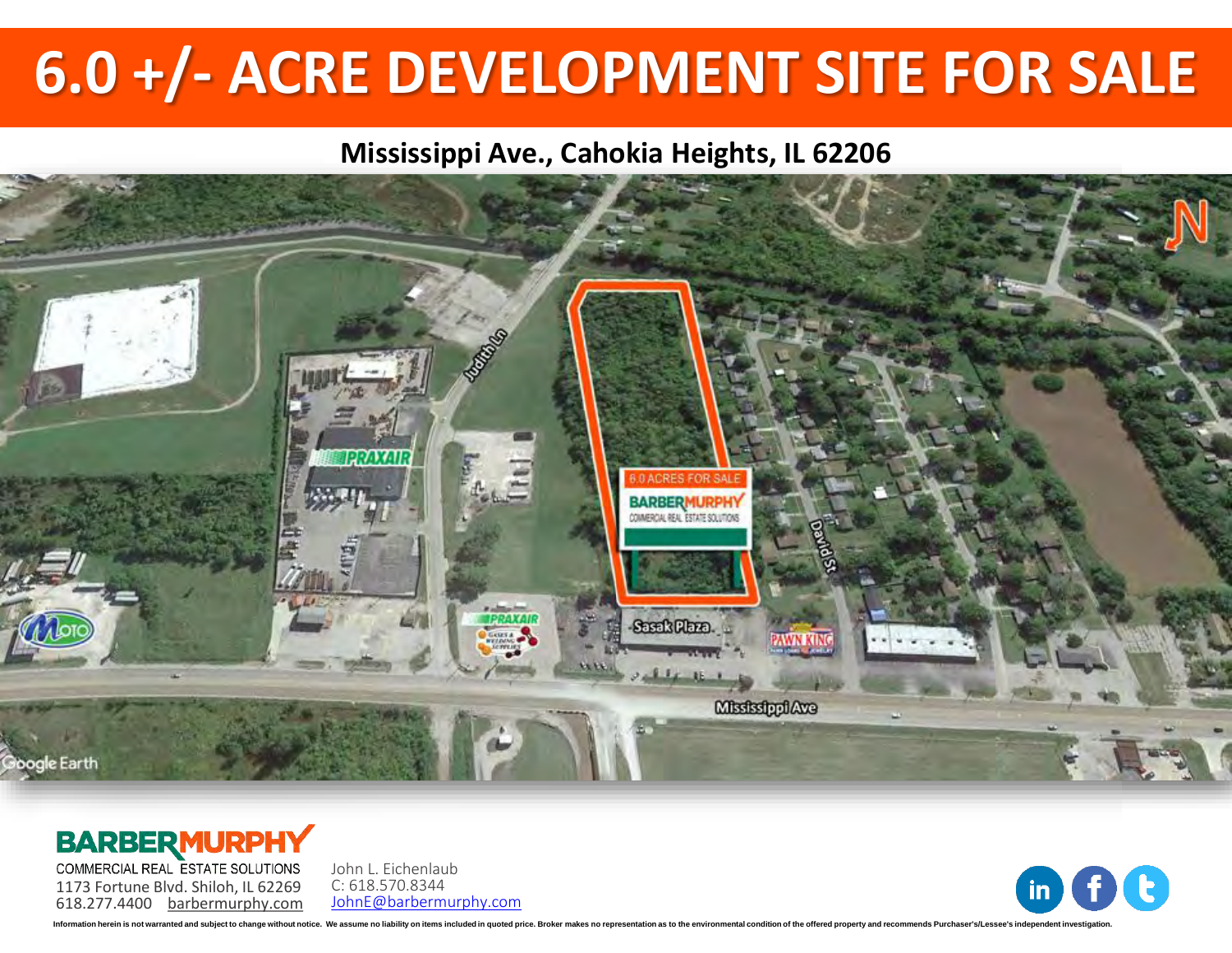

- 6.19 +/- Acre Development Site for Sale. All utilities at or adjoining site.
- Located on Rt 3 (Mississippi Ave.) with 20,100 ADT.
- Excellent opportunity for storage unit development.
- Fast convenient access to interstates I-64/40, I-55, I-255.

## **SALE PRICE: \$27,000/ACRE**